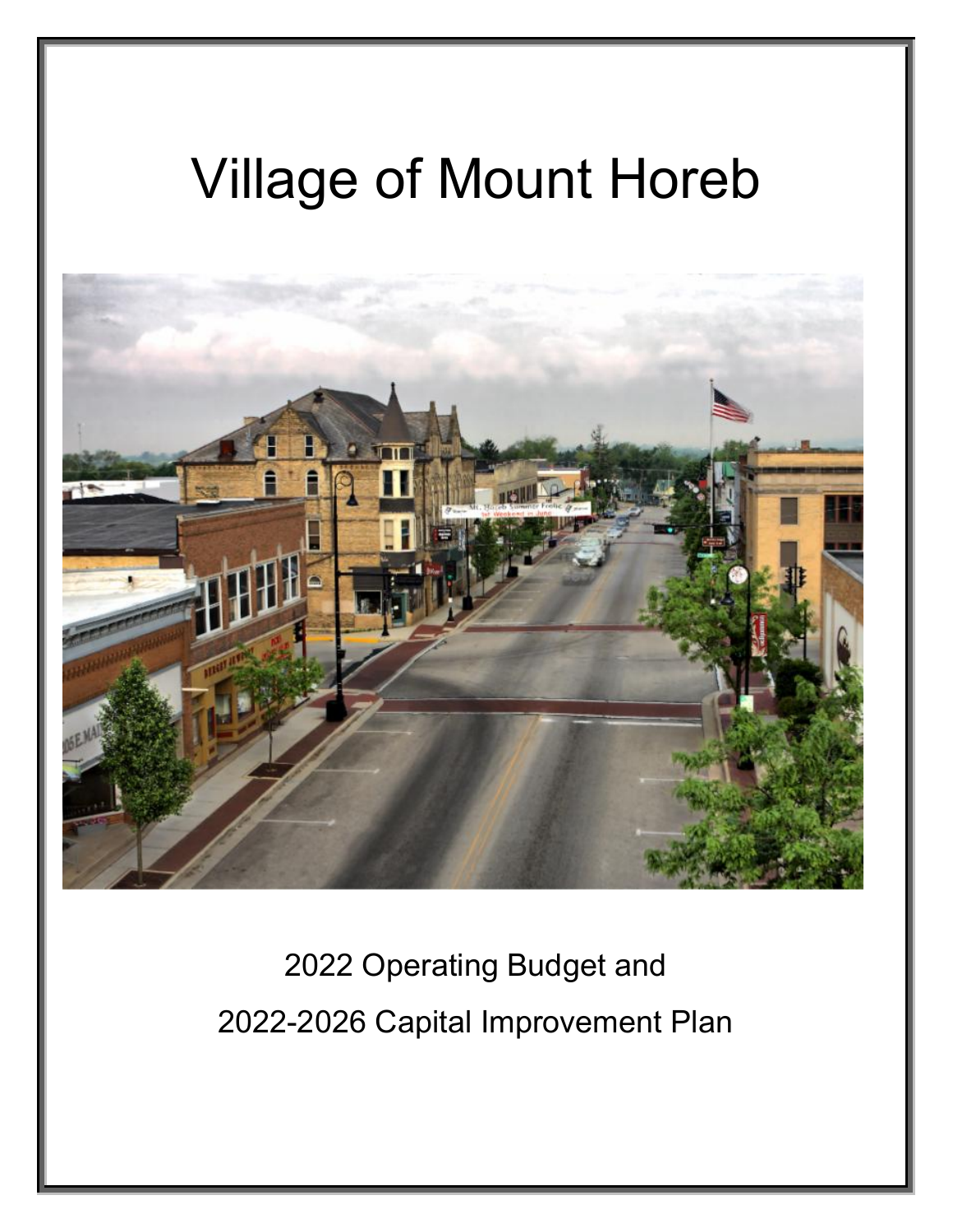## **Contents**

| Village Fund Definitions, Highlights, and Balances |  |
|----------------------------------------------------|--|
|                                                    |  |
|                                                    |  |
|                                                    |  |
|                                                    |  |
|                                                    |  |
|                                                    |  |
|                                                    |  |
|                                                    |  |
|                                                    |  |
|                                                    |  |
|                                                    |  |
|                                                    |  |
|                                                    |  |
|                                                    |  |
|                                                    |  |
|                                                    |  |
|                                                    |  |
|                                                    |  |
|                                                    |  |
| <b>Utilities</b>                                   |  |
|                                                    |  |
|                                                    |  |
|                                                    |  |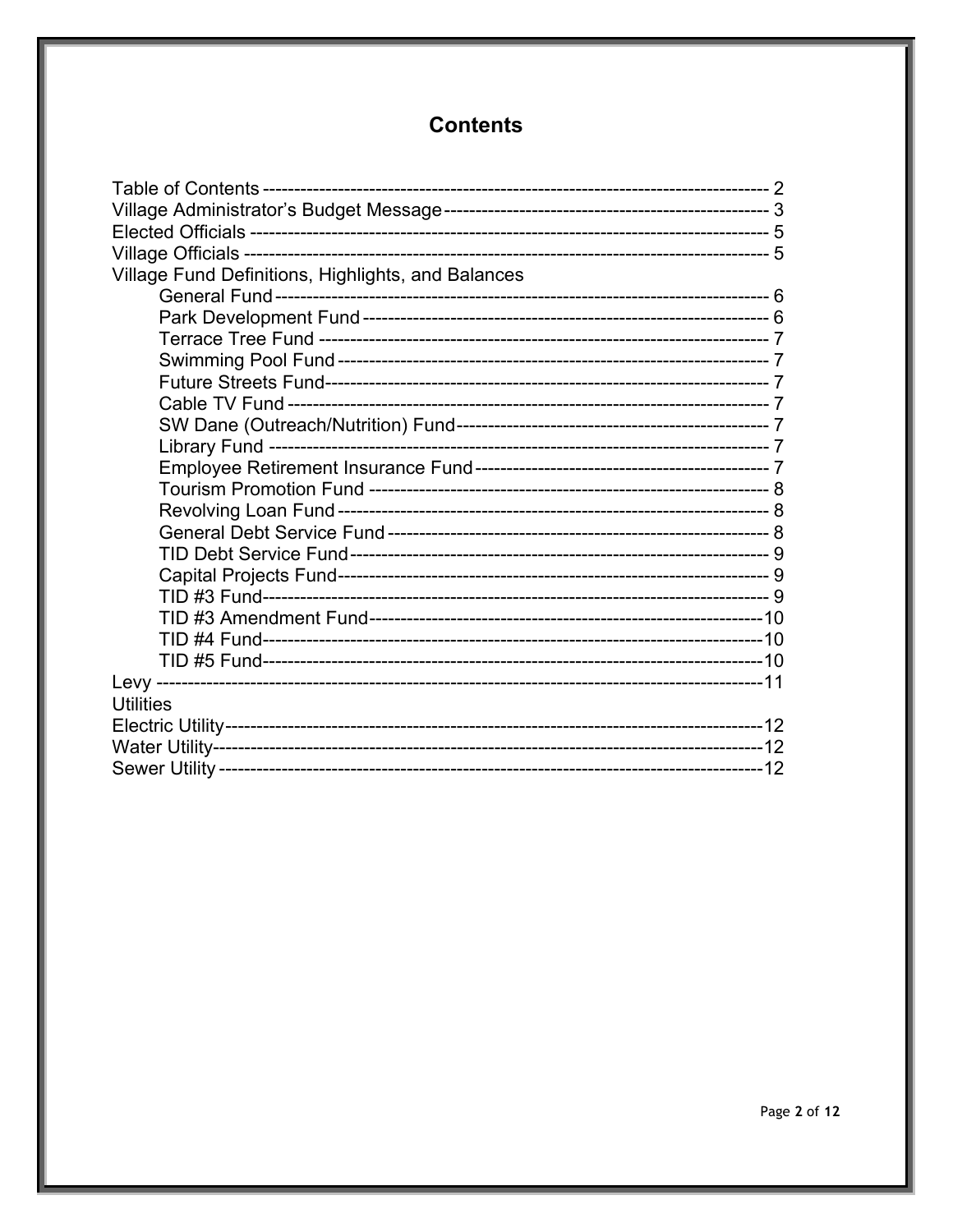#### **Village Administrator Budget Message**

2021 saw us partially rebound and come out of COVID restrictions, only to have some of them return. While our new construction and growth was slowed, we did see some areas, such as our recreation programs, return to pre-pandemic numbers. With the limited growth we had very limited room for new items in our 2022 budget and our department heads again sharpened their pencils and amended their budget requests to fit within our constraints. Mount Horeb is very fortunate to have a dedicated workforce that strives to find ways to continue to provide excellent public services while operating with limited ability to increase revenues and expenditures.

The budget development process began back in June with Department Heads meeting with their respective Committees to review the Department's funding priorities for the upcoming year. Then Department Heads met with the Village Administrator and Finance Director to discuss their budget recommendations so that staff can continue to provide the same high level of service to our residents, businesses, and visitors. Department Heads then met with the Finance & Personnel Committee to review their initial budget requests and capital improvement plans.

The Finance & Personnel Committee met throughout the month of October to formulate a budget that protects the long-term interests of all Village taxpayers by keeping tax rates low, maintaining our high-quality service levels, maintaining healthy fund balances, accomplishing Village set goals, and managing our general obligation debt over the next five years.

By looking at the long-term financial affects of today's budgeting decisions, Board Members are able to analyze whether their budget decisions align with the vision and goals of the Village. Members of the Finance & Personnel Committee and the Village Board accomplish this objective through the use of various budget-related methodologies that show revenues and expenditures five years into the future. By analyzing needs over the next five years and comparing them with realistic revenue expectations, we are able to determine if the decisions we make in 2022 are sustainable.

The 2021 total assessed value for the Village is \$761,229,160; an increase of \$10,558,300, or 1.41%, over 2020. The allowable levy increase for the 2022 Budget is tied to net new construction; which for 2021 is 1.113%, excluding debt levy.

The State's Expenditure Restraint Program rewards municipalities under a specified rate of increase. The Village's 2020 budget qualified us to receive the ERP payment in 2021. The formula for Expenditure Restraint Payment is 60% of the net new construction plus Consumer Price Index-U (CPI) Midwest August. The net new construction portion of the formula is capped at 2%. We have received the final CPI numbers from the state and for the 2022 budget our allowable increase, to be eligible for the 2023 payment, is 3.69%.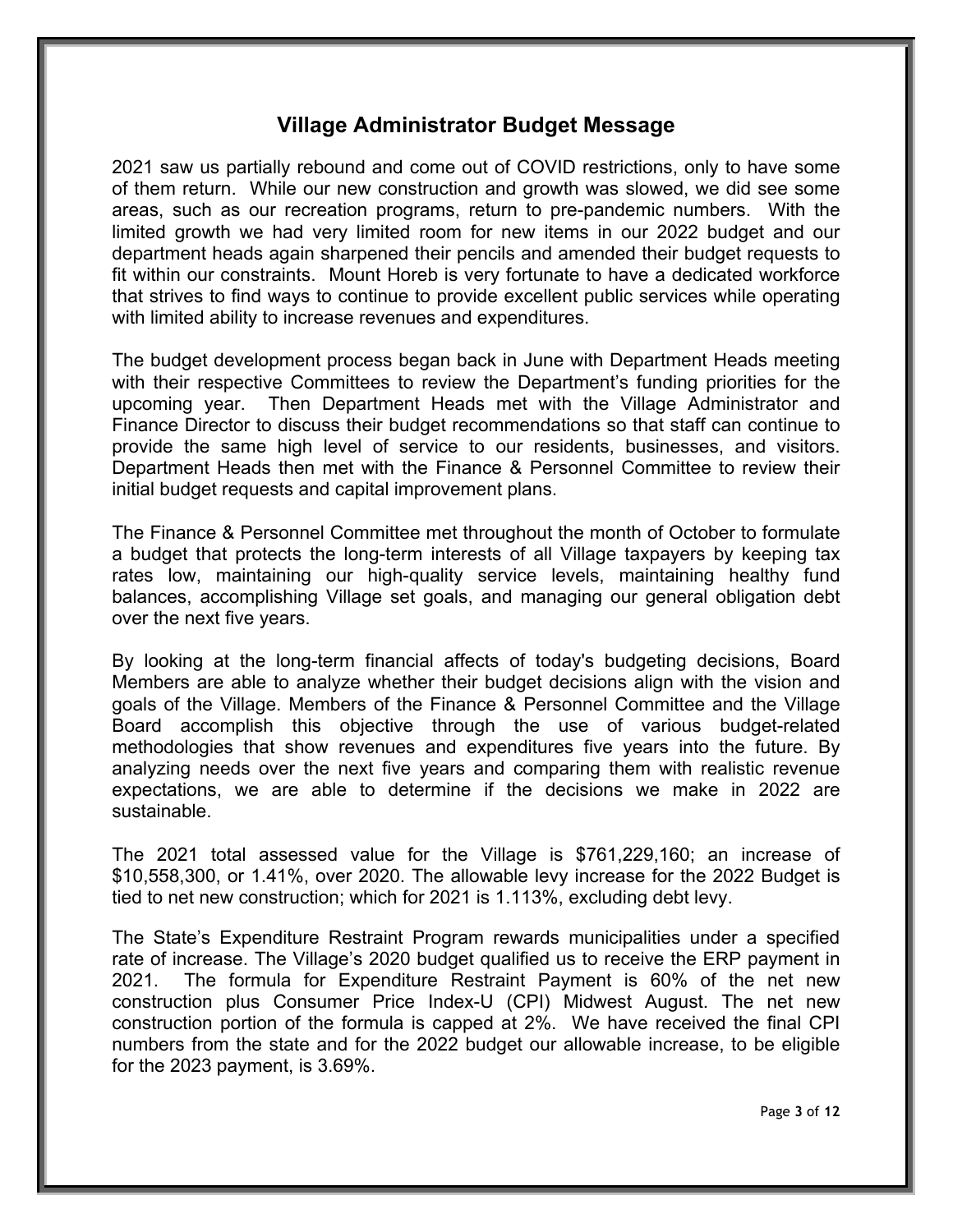For Health insurance, we participate in the State of Wisconsin local government program in which employers pay a percentage of the lowest cost plan in our area. This year GHC reduced their premiums replacing Quartz as the lowest cost option. This will help keep the Village portion of health insurance premiums to an increase of 0.5%.

The Village is fortunate to have a good group of employees overall including many longterm dedicated employees. This budget includes a 3.0% wage increase for a majority of the employees.

This budget document explains the uses for numerous Village funds and provides the 2022 highlights for each fund. The overall levy increase for 2022 is 1.03%. The budgeted change in the mil rate for 2022 for the Village is projected to decrease by 0.49% and then stay relatively flat 2023 - 2026. The budget methodology for predicting future changes in the levy and assessed value uses an annual 2.00% increase due to new construction.

The Finance and Personnel Committee met on October 13<sup>th</sup> for their final review of the 2022 Budget and Capital Improvement Plan (CIP) and are recommending the proposed budget for approval. The Village Board will hear a presentation on the 2022 budget on November  $3<sup>rd</sup>$  and set a public hearing for the 2022 Budget and the 2022 – 2026 CIP for a special virtual meeting on November 17, 2021 at 6:00 pm. Public comments on the budget are welcome at the public hearing and anyone with questions or comments are encouraged to contact the Village Administrator prior to the public hearing. You can reach the Village Administrator at 437-9409 or nic.owen@mounthorebwi.info. Following the November public hearing, the Board will vote to approve the 2022 Budget and the 2022 - 2026 CIP.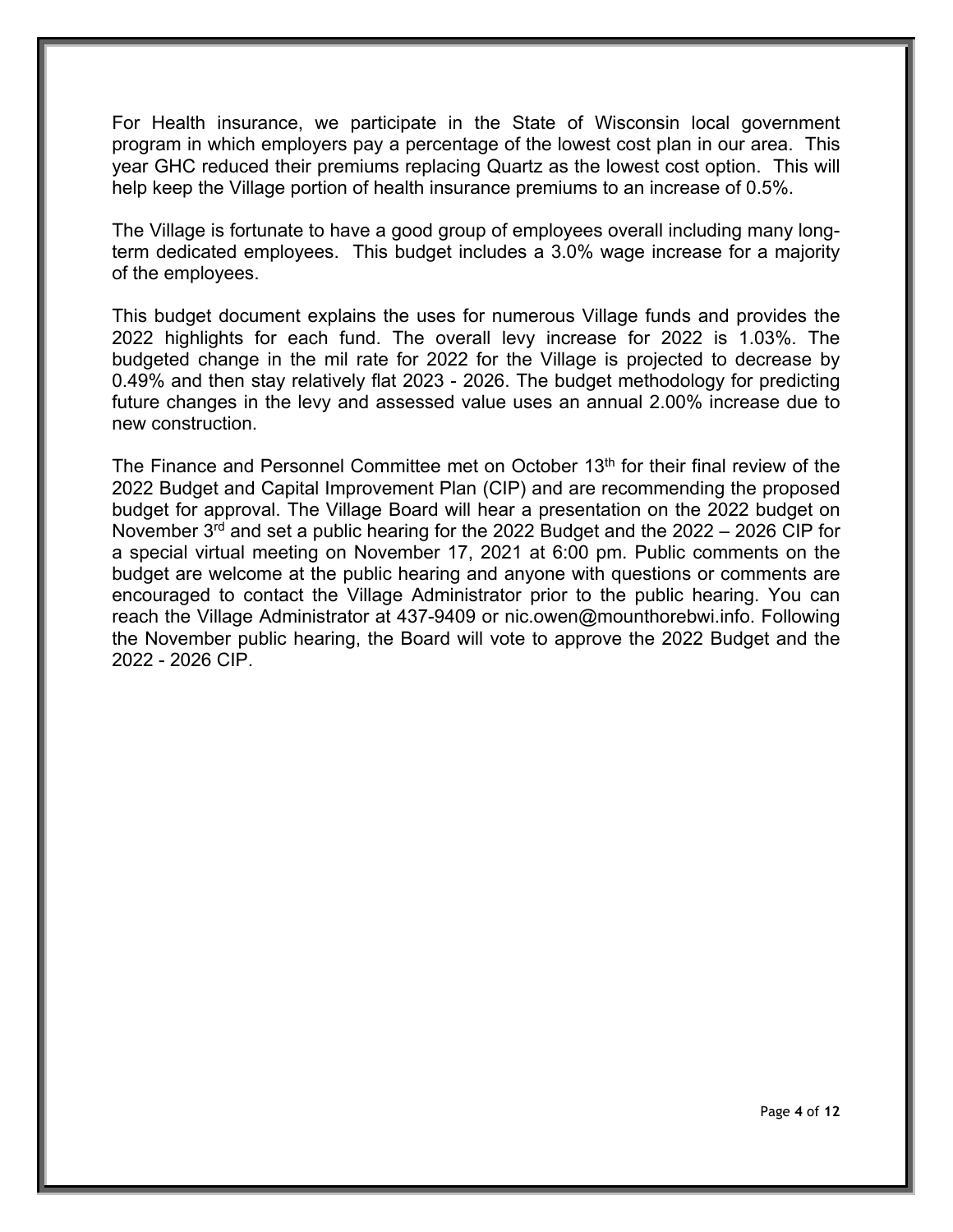## **Elected Officials**

VILLAGE PRESIDENT: Randy Littel

VILLAGE TRUSTEES: Aaron Boehnen

Brenda Monroe Brett Halverson Cathy Scott Jason Fendrick Ryan Czyzewski

MUNICIPAL JUDGE: Jody Morey

## **Village Officials**

| Finance Director/Deputy Administrator: Amy Hall -------------------------------- 608-437-9406 |  |
|-----------------------------------------------------------------------------------------------|--|
| Governance Coordinator/Deputy Treasurer: Denise Schwenn-----------------608-437-9408          |  |
|                                                                                               |  |
|                                                                                               |  |
|                                                                                               |  |
| Public Broadcasting Coordinator: Diane Stojanovich --------------- 608-437-6884 ext 2113      |  |
|                                                                                               |  |
|                                                                                               |  |
|                                                                                               |  |
|                                                                                               |  |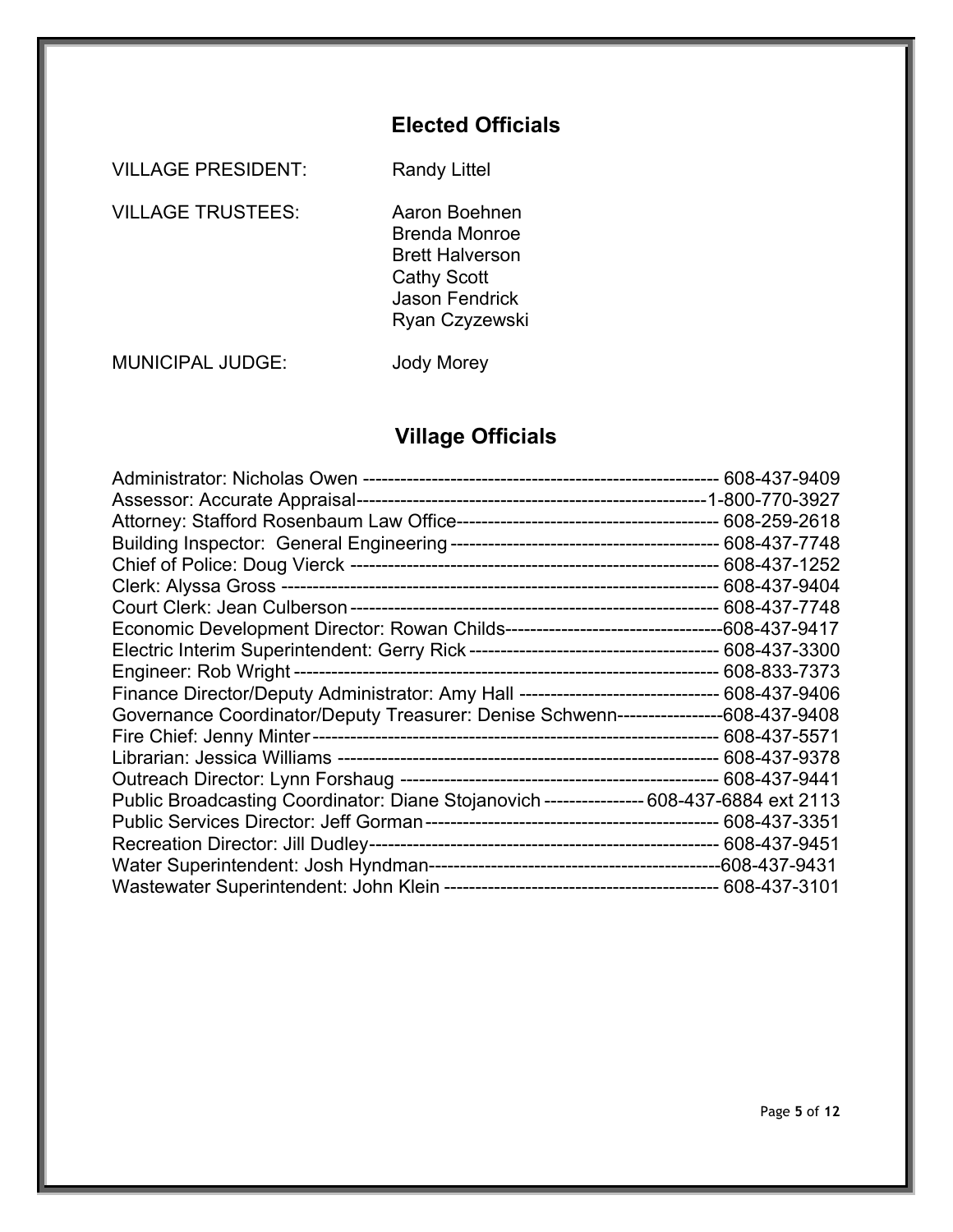## **Village Funds Definitions, Highlights, and Balances**

General Fund: The General Fund includes the operating budget for most Village departments. At the end of each fiscal year, balances in the fund become part of the General Fund Balance. Village policy requires any general fund balance at the end of the fiscal year that is budgeted at more than 25% of the next year's budgeted expenditures, to transfer to the capital projects fund. This money is then used to either offset existing loan payment needs or to help pay cash for future capital projects.

Budget highlights for this fund include:

- o The levy allocated to the general fund is up 1.67% from 2021
- o Utility payment-in-lieu-of-taxes (PILOT) payments are down \$22,644 or 5.2%
- o State transportation aid payments are down \$53,833 or 11% due to the year the Village undertook 5 years of street projects dropping out of the funding formula
- o Other than the Transportation Aid, Total intergovernmental revenue is flat
- o Total revenues for the GF are up \$124,312.
- o The fire protection budget increased by \$29,786 or 5.34%.
- o The budgeted increase in GF expenditures for the 2022 budget is 3.6%. We are budgeting to draw down fund reserves by approximately \$145,488, which will leave the general fund unassigned and unrestricted reserve balance at \$835,182 or 16.06% of expenditures. This amount falls below the fund balance policy range of 20% - 25%. We are not concerned about this as historically our departments are conservative and we come in under expenditures each year but staff will keep an eye on this.

Park Development Fund: The Village created the "Parkland" Development Fund when the Village implemented a fee to developers who create residential lots. The fee is used to offset the increased demand on park services from the increase in residents. There is an impact fee per new house constructed. The Village collects this fee prior to issuing a building permit.

Annually we budget \$13,000 for park equipment and improvements. With the continued residential growth, the estimated fund balance is projected to remain stable around \$235,000.

Terrace Tree Fund: The Village requires developers to contribute to the Terrace Tree Fund for the planting of one tree every 50 feet in new subdivisions. State law permits developers to plant these trees themselves; however, given the quantity discount prices that the Village receives, it is likely developers will continue to contribute to this fund.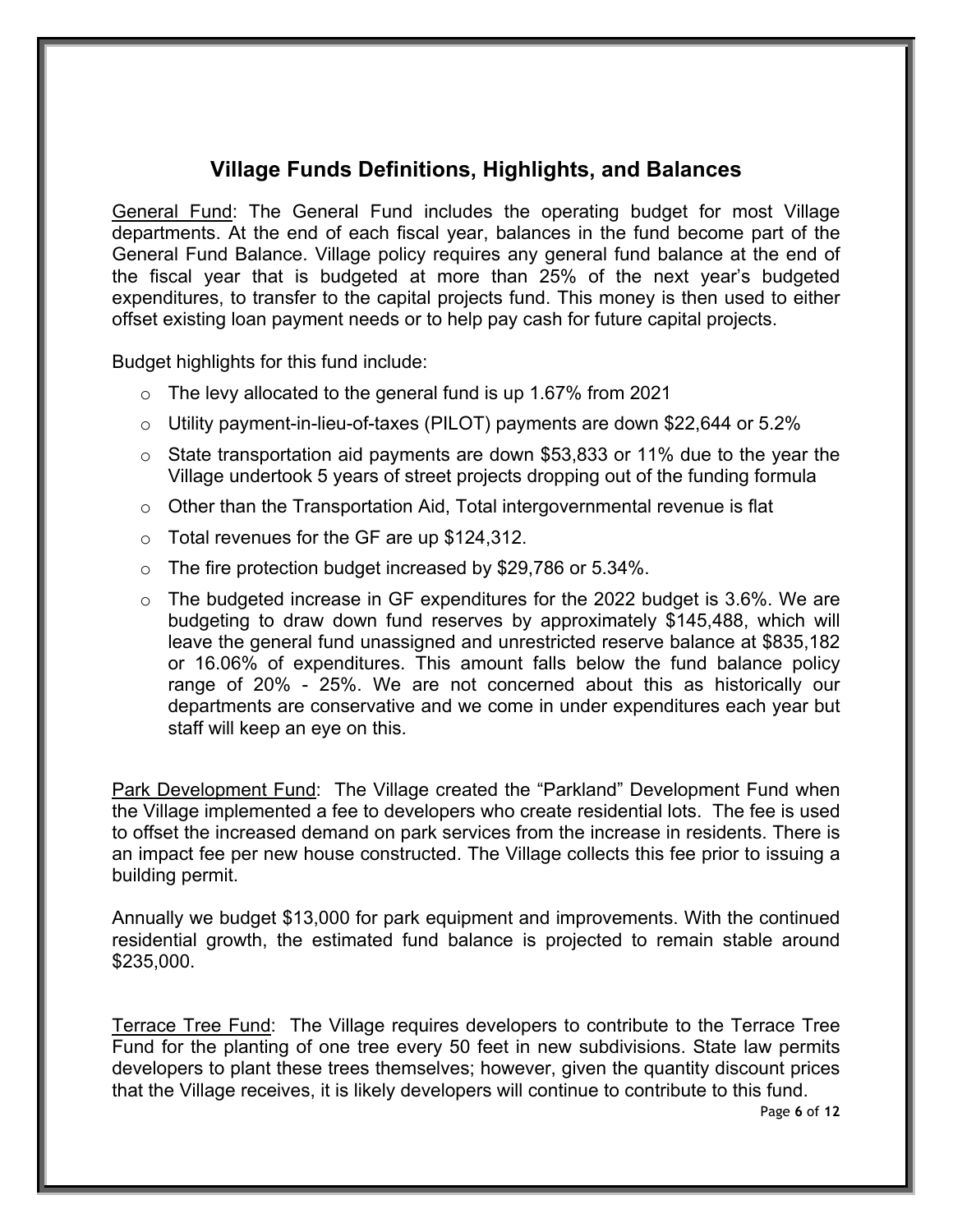For 2022 through 2024 the budget will increase to \$23,000 for the replacement of the ash trees that will be removed during this period.

Swimming Pool: 2021 saw pool usage return to normal levels. For 2022 we are proposing reducing the levy to \$30,000, a \$20,000 decrease from 2021. The levy is projected to increase back to \$40,000 in 2023 and remain stable through 2026. The Parks Committee reviews the financials for the pool annually and determines if changes are needed in the fee structure.

Cable TV Fund: The Cable TV Budget is funded entirely by cable franchise fees. The fund balance is projected to continue to grow through 2026. The growing balance will allow for the funding of future anticipated capital equipment purchases.

SW Dane (Outreach/Nutrition) Fund: The Village collaborates with several neighboring communities to offer area seniors a place for nutritional assistance, meals, and other important services.

The Village will levy \$39,453 in 2022 to fund operations; an increase of \$6,576 over 2021. Revenues from other contributing municipalities and Dane county are also expected to increase a similar amount. A major reason the increase is needed is that when we performed the compensation study, we discovered the positions were woefully underpaid. We are planning to catch the employees up with the average pay for their comparables over 2 years.

Library Fund: The Village Board authorizes a tax levy for the library every year and then the Library Board has authority to determine how the money is spent. The Library receives funding from several sources. Library revenues for 2022 are budgeted to increase by 1.5% over the 2021 budget, with the Village levy contribution increasing by that same amount.

The budgeted starting fund balance is projected to remain unchanged for 2022 at \$254,556.

Employee Retirement Insurance Fund: The Village set up this fund several years ago to cover costs of benefits for qualified employees. The benefit allows a portion of accumulated sick time to convert to cash upon retirement for use specifically to cover health premium costs. After a review of our existing benefits and a survey of desired benefits by our employees, we are again extending this benefit to all employees.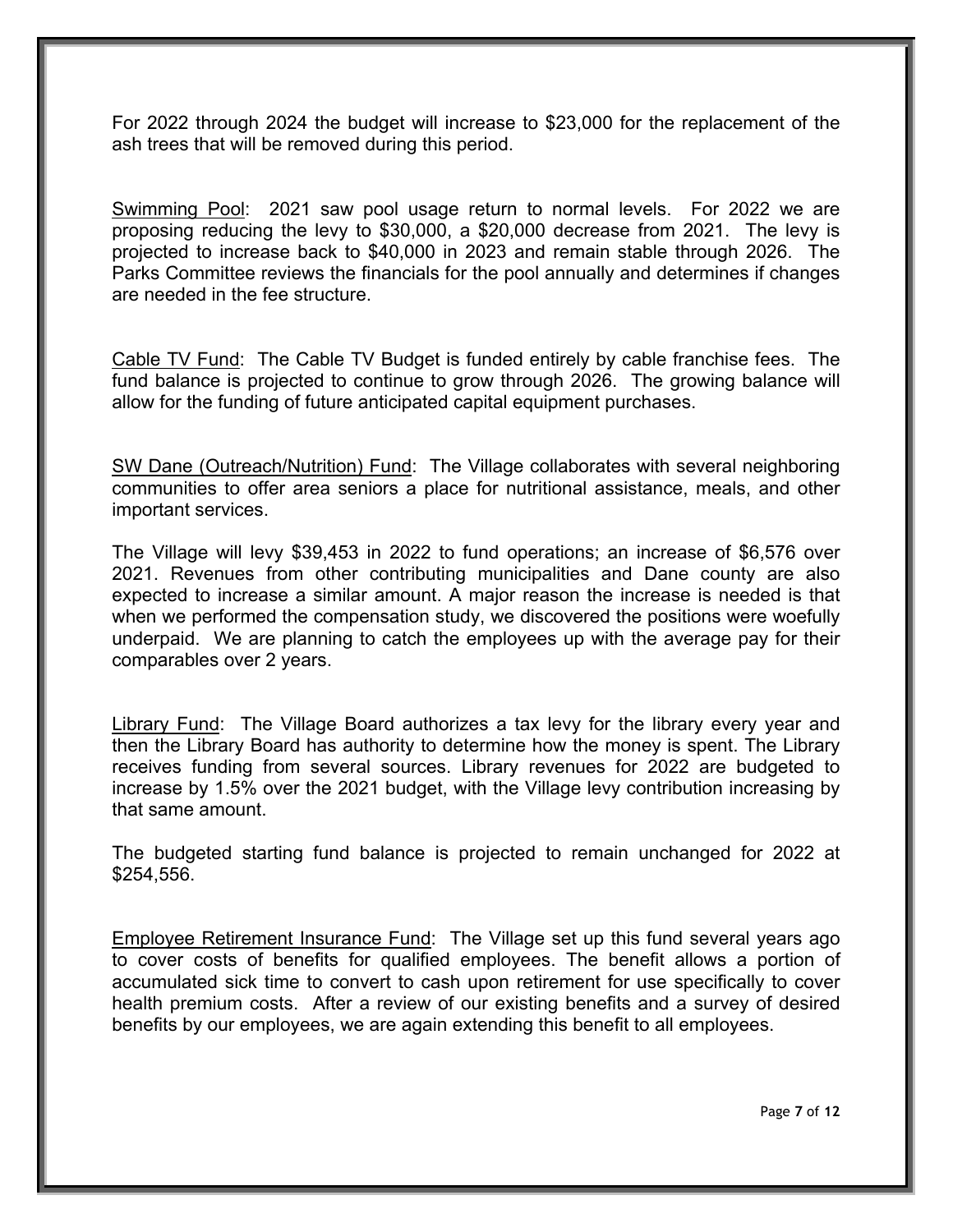This fund is budgeted to remain 100% funded levying \$35,000 in 2022 and an additional \$5,000 each year thereafter into the fund to cover Village employee sick leave actuarial costs (including library and Outreach departments).

The budget projects the fund balance to remain relatively stable going forward.

Tourism Promotion Fund: This fund was established in 2017 for the revenue and expenditures from the room tax. This fund bounced back nicely in 2021 and we are budgeting \$75,000 in revenue in 2022 with increases going forward. The Chamber of Commerce is the Village's designated room tax entity and receives 88% of the room tax funds which are used to promote the Village and generate more overnight stays. The Village keeps the remaining amount to cover administrative costs.

Revolving Loan Fund: The Village established this fund in 2010 to help promote economic development in the Village. The Village approved a \$200,000 loan made to Floss Please LLC for the new Mount Horeb Dental for their new facility and will be considering a \$75,000 loan to the Drifltess Social for their renovation of the former Schuberts as a super club.

General Debt Service Fund: This fund accounts for the debt payments due on Village loans. The debt service levy will remain at \$1,600,000 for 2022 and remain steady through 2026.

Debt Types:

- $\circ$  General Obligation Debt The defining feature of general obligation debt is the source that secures its repayment - an ad valorem tax levied on all taxable property within the limits of the municipality at the time the general obligation is issued. Chapter 67 of the Wisconsin statutes governs the issuance of various obligations generally known as general obligation bonds or notes.
- $\circ$  Revenue Debt Revenue bonds and notes are payable from the revenues derived from the operation of the water, electric, or sewer utilities. These bonds are not secured by the full faith and credit of the taxing ability of the municipality and as such, they are generally considered a slightly higher risk to investors.

The Village, like all municipalities in the State of Wisconsin, is required to borrow no more than 5% of its equalized assessed value within the community. This limit applies only to general obligation debt. The estimated 2021 equalized value is \$921,515,718. This means that the Village can legally borrow \$46,075,786. The Village will be at 47.02% of its debt limit in 2022, down from 52.25% in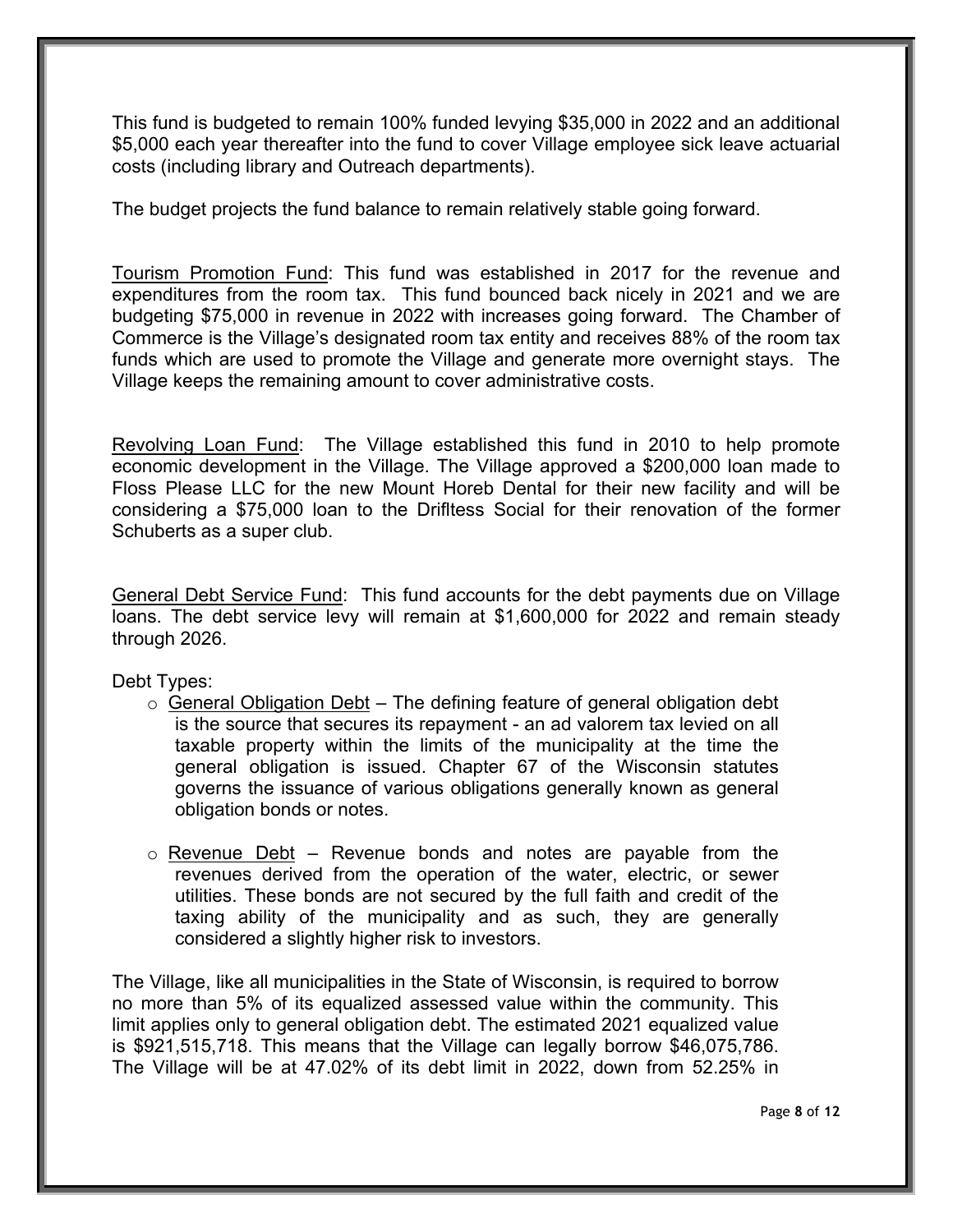2021. The debt limit will further decrease each year, to 33.20% of its debt limit in 2026. Total general Village-related debt payments in 2022 are \$2,875,306.

TID Debt Service Fund: This fund accounts for debt issued for TID 3, 4 and 5. Tax increment revenues pay for the majority of the payments due from the TID-related loans. A property tax levy makes up the difference between the loan payment and the available increment created within both of the TIDs.

The Village is required to maintain a certain fund balance each year to account for costs associated with prior payments for the TID #3 amendment fund. The balance in this fund is restricted until TID #3 is fully paid off. If TID #3 is in the black at the end of its life, the additional money in the TID #3 fund, up to the balance in this fund plus certain monies already reserved in the General Fund, will become unrestricted. The Village fully complies with this requirement.

Capital Projects Fund: The Village annually funds various capital projects – projects that have a value of \$5,000 or more and that have a useful life of more than one year. This fund tracks all revenues and expenditures for those projects.

The Finance and Personnel Committee worked with department heads to cut \$300,000 out of the initial budget requests and are recommending the following non-utility capital projects for 2022:

- o New Website and Agenda Management software: \$35,000
- o Municipal Building Maintenance-elevator repair: \$6,000
- o New Police Squad and Equipment: \$62,000
- o AED Replacements: \$6,000
- $\circ$  Street Reconstruction Projects: \$700,000 funded by 2021 Debt Issuance
- o Crackfilling and Seal Coating: \$155,472
- o Replace 2006 Patrol Truck: \$215,000
- o Replace 2012 Chevy Silverado Pickup: \$42,000
- o 9' rear blade for John Deere Tractor: \$6,000
- o Community Center Renovations and furnace replacement: \$27,000
- o Wading and Plunge Pool Painting: \$10,000
- o Senior Center Office Space: \$119,453 (grant funding)

Total non-utility capital projects in 2022 are \$1,384,425. Budgeted revenues include \$30,000 for the sale of village equipment, \$119,453 from a CDBG grant, \$109,855 State expenditure restraint payment, \$182,322 transfers from other funds, including TID #4 close-out, and a levy of \$270,000. The 2022 Capital Projects Levy is equal to the 2021 levy. Utilities pay for their capital projects directly from their respective depreciation accounts and from issuing revenue bonds.

Page **9** of **12** TID 3 Fund: This fund manages revenues and expenses associated with Tax Increment District (TID) #3. The revenue typically comes from taxes paid within the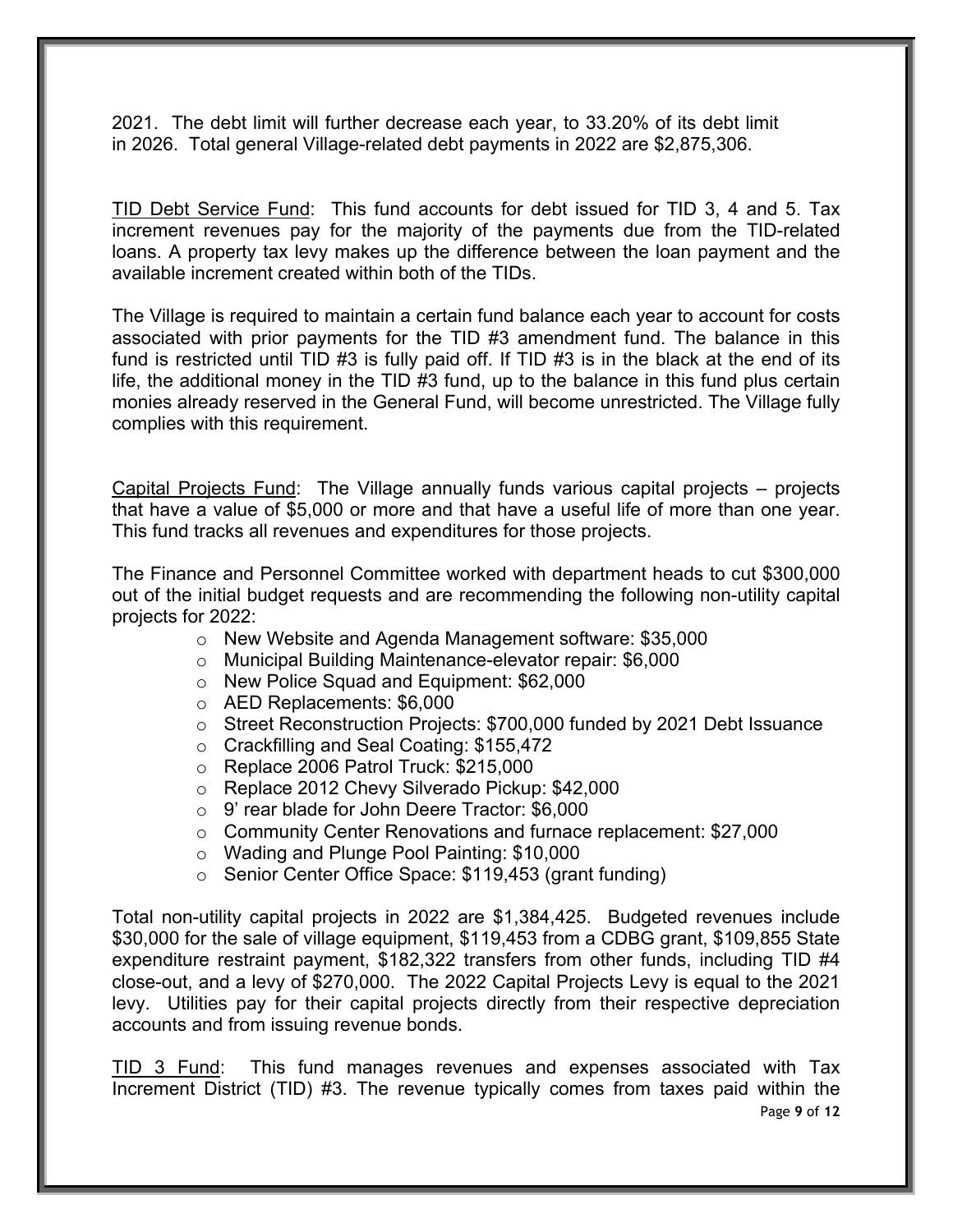specific TID jurisdiction, with additional revenues coming from a levy to cover a portion of the shortfall needed between the known debt payment and the revenues coming into the fund from increment created from the base value when the district was created. In addition to the levy, two local developers pay the remaining costs associated with the shortfall. The Village is responsible for 33.86% of the shortfall between the increment collected and any given year's annual debt payment on the loan(s) for the cost of projects already completed. Developers pay 66.14% of the shortfall.

The 2022 increment value in TID #3 is \$42,204,000. This is up \$5,279,400 versus 2021 due to the completion of the Mount Horeb Dental building and Summit Credit Union.

The increase in increment made the TID cash flow in 2022 and it will remain tight for the remainder of the TID's life.

TID 3 Amendment Fund: In 2006, the Village approved an amendment to TID 3 and incurred additional expenses. It is unknown if the TID will be able to fully support repayment of these additional expenses (which will only happen after the original TID 3 fund fully covers all of its debt obligations throughout the life of the TID). If this occurs, then the District can remain open in order to repay the costs associated with this fund. Because of the nature of this fund, it will carry a negative balance.

The estimated fund balance at the end of 2022 is projected to be -\$792,600.

TID 4 Fund: This fund manages the revenues and expenses associated with Tax Increment District #4. In 2021 the Board voted to leave the TID open for 2022 to generate revenue for affordable housing and will need to take action in 2022 to formally close the district.

The 2022 increment value in TID #4 is \$4,710,700 which is flat from 2021. Staff will work on projections for the closing balance of the TID and what amount will be returned to the Village and other taxing jurisdictions.

TID 5 Fund: TID 5 was created in August of 2016. TID 5 has already seen the development of the Hoff Apartments, the total rehab of 108 S Second Street and 119 S Second Street and the completion of 3 façade and building restorations through our TID funded program. Duluth Trading's Corporate Headquarters opened in October 2018 and the full value of the building was seen in the 2020 budget. In 2022 increment value in TID #5 is \$37,023,800, an increase of 7% or \$3,827,300 over 2021.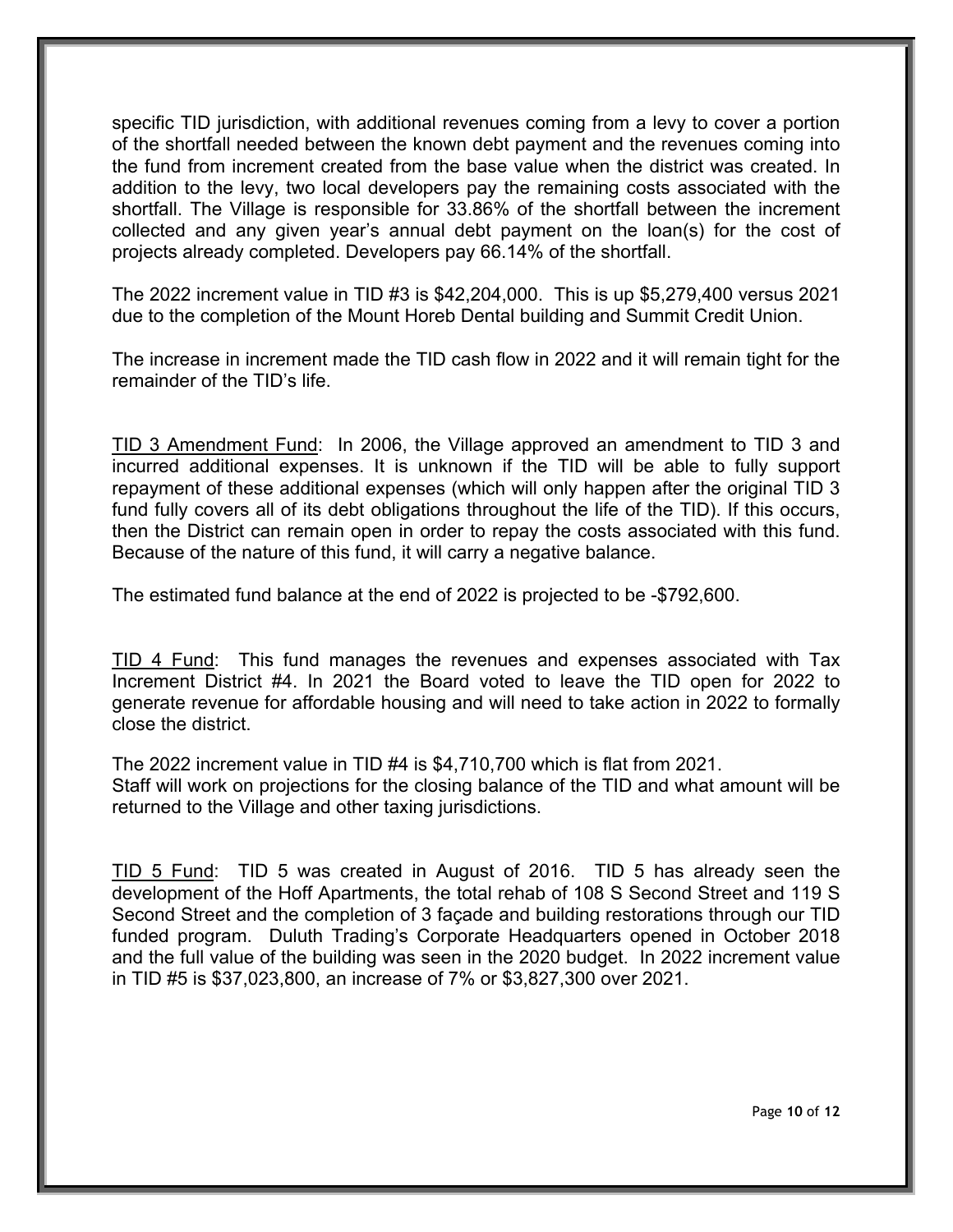### **Levy**

The Village levies from eleven (11) different funds and six (6) of these funds are interrelated due to their connection to the state-imposed levy limit. The following funds are at least partially funded by a levy:

- General Fund
- Library
- Outreach/Nutrition (Senior Center)
- Capital Projects
- Employee Retirement Insurance Fund
- Swimming Pool
- Tax Increment Districts (TID)
- Debt Service
- TID Debt Service

The total combined levy from levy-limit funds cannot be more than the state-imposed limit, which for 2022 is 1.113% more than the levy in 2021. The levy for 2022 complies with this requirement. For 2022, the Village's levy toward the levy limit is \$3,764,022 (excluding debt levy). The total general levy is \$5,416,182 (including debt levy). The total levy amount will be added to the TID increment to determine the total final levy. Not including the TID increment calculations the general levy is set to decrease by 0.49%. This represents a decrease of \$9 on a \$250,000 assessed property for the Village portion of the tax bill.